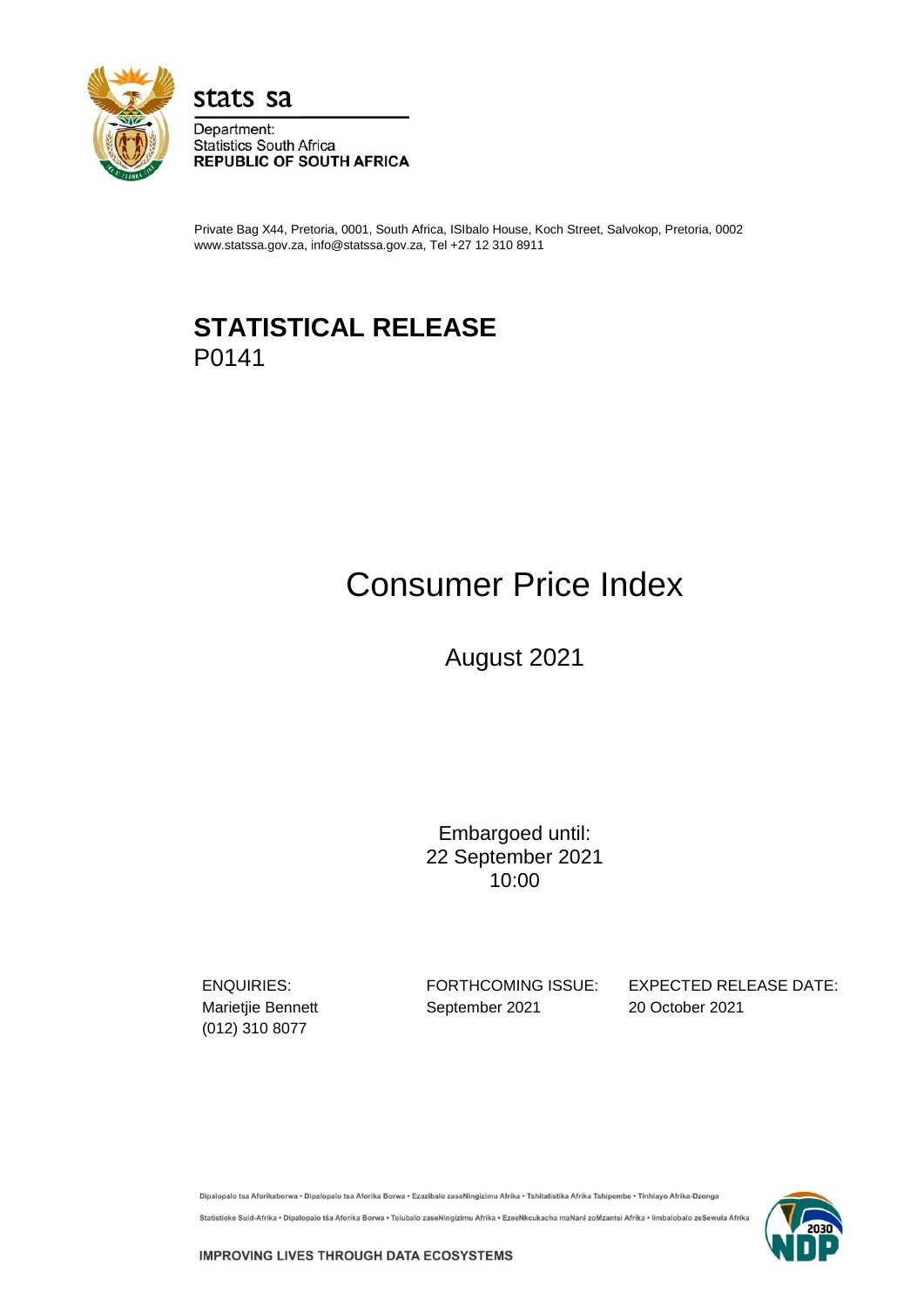# **CONTENTS**

| Table C - Contributions of the different groups to the annual percentage change in the CPI headline 7   |  |
|---------------------------------------------------------------------------------------------------------|--|
| Table D - Contributions of the different groups to the monthly percentage change in the CPI headline  7 |  |
|                                                                                                         |  |
|                                                                                                         |  |
|                                                                                                         |  |
|                                                                                                         |  |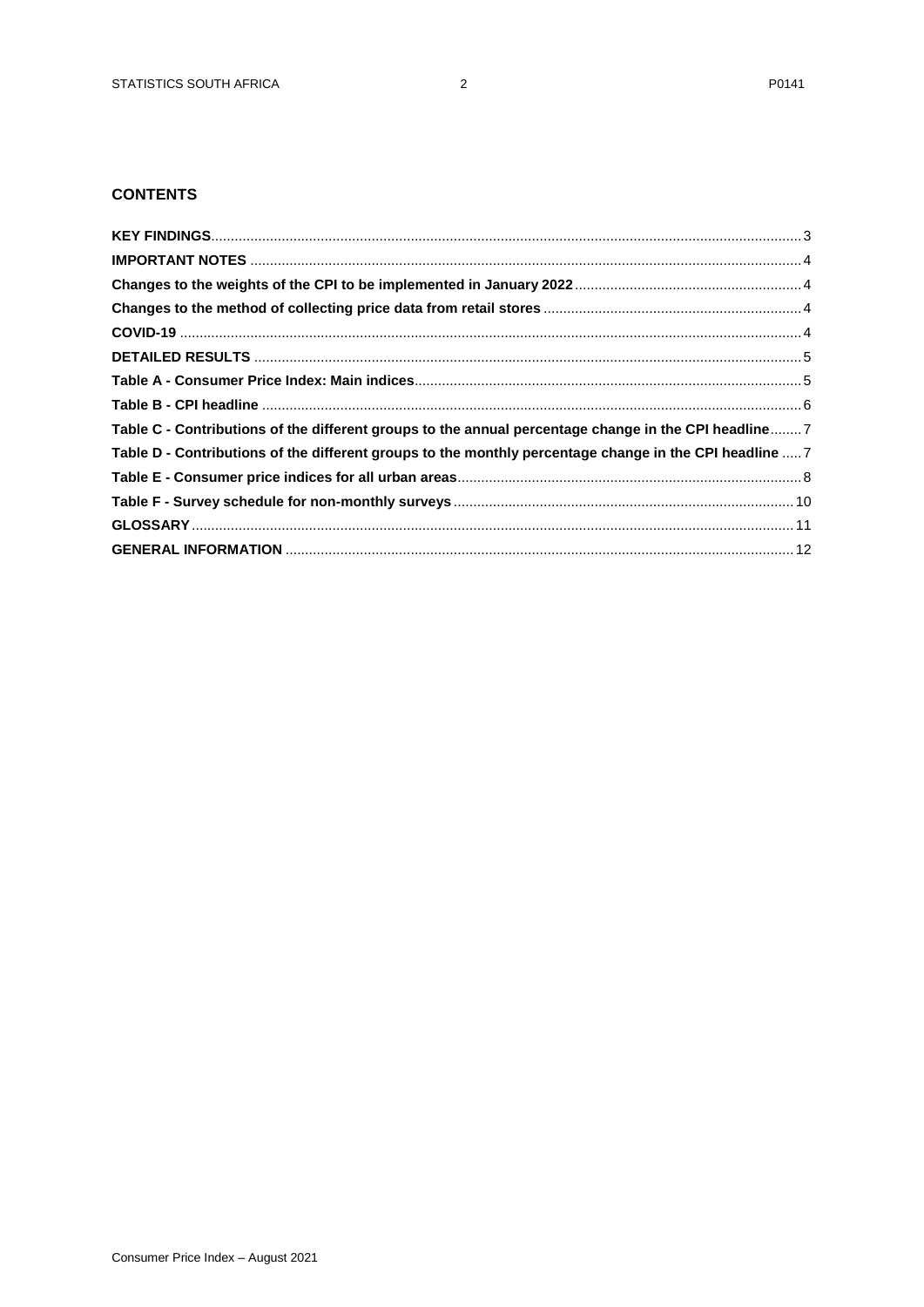#### <span id="page-2-0"></span>**KEY FINDINGS**

#### **Headline consumer price index (CPI for all urban areas)**

Annual consumer price inflation was 4,9% in August 2021, up from 4,6% in July 2021. The consumer price index increased by 0,4% month-on-month in August 2021.

The main contributors to the 4,9% annual inflation rate were food and non-alcoholic beverages; housing and utilities; transport; and miscellaneous goods and services (Table C).

Food and non-alcoholic beverages increased by 6,9% year-on-year, and contributed 1,2 percentage points to the total CPI annual rate of 4,9%.

Housing and utilities increased by 3,8% year-on-year, and contributed 0,9 of a percentage point.

Transport increased by 9,9% year-on-year, and contributed 1,4 percentage points.

Miscellaneous goods and services increased by 4,2% year-on-year, and contributed 0,7 of a percentage point.

In August the annual inflation rate for goods was 7,3%, up from 6,7% in July; and for services it was 2,8%, up from 2,7% in July.

**Note**: Not all items in the CPI are surveyed every month. Table F shows the survey schedule for items that are not surveyed monthly.

#### **Risenga Maluleke**

 **Statistician-General**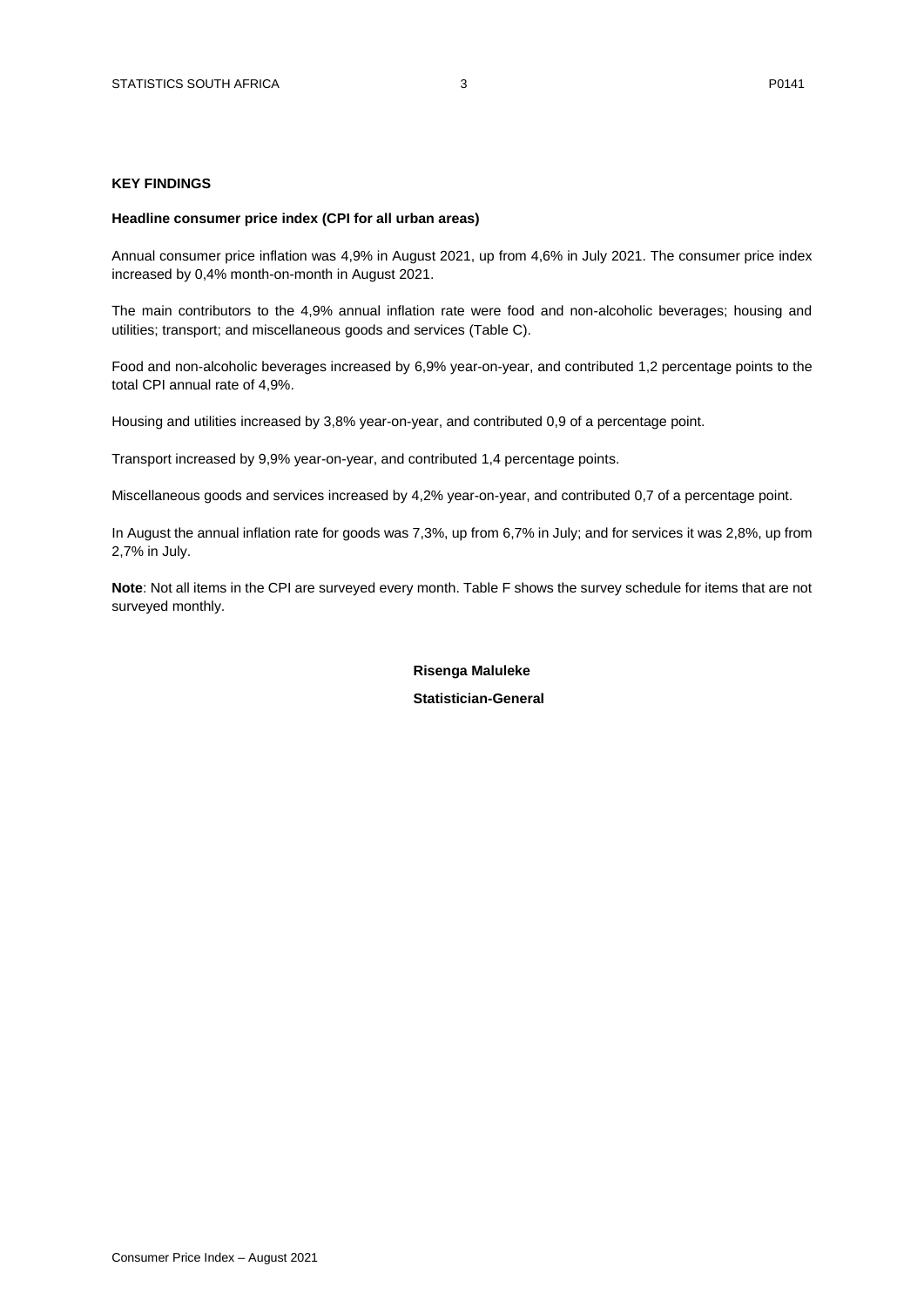# <span id="page-3-0"></span>**IMPORTANT NOTES**

#### <span id="page-3-1"></span>**Changes to the weights of the CPI to be implemented in January 2022**

The weights of the CPI will be updated with effect from the January 2022 release to be published in February 2022. The last reweighting was implemented in January 2017.

International standards require that the weights of the CPI, which reflect proportions of consumer expenditure, be updated at least every five years. These proportions are usually derived from a detailed survey of household expenditure. Regrettably, due to funding constraints, Stats SA has been unable to run its Income and Expenditure Survey in the past six years. In situations where recent household expenditure data are not available, international guidelines permit the use of alternative data sources to adjust the weights to account for changes in consumer spending.

Changes in the detail of the household final consumption expenditure component of the national accounts from 2017 to 2019 will be used to update the CPI weights. Additional data sources such as Stats SA surveys, administrative records and company sales information will supplement the national accounts estimates. Where fresh data are not available at detailed product or geographic level, the existing proportions will be retained, with adjustments being made at higher-level aggregates.

In product categories where sufficiently detailed data are available, changes to the CPI basket will be considered. All indices will be rebased to December 2021 = 100.

#### <span id="page-3-2"></span>**Changes to the method of collecting price data from retail stores**

Price information for categories of products typically purchased in retail outlets is currently collected by Stats SA fieldwork teams using paper forms. Starting in the first quarter of 2022, the paper forms will be replaced by tablets. Prices will be collected using a custom application which includes quality control and management modules. The new collection method is expected to improve the quality and speed of data collection and processing.

## <span id="page-3-3"></span>**COVID-19**

Resulting from COVID-19 health protocols, retail-based prices recorded across all regions (including online prices) have been pooled to create national average price changes which are then applied to each elementary index at a regional level. This means that the geographic index (including total country) changes will, in the main, vary according to different weights and not different price changes.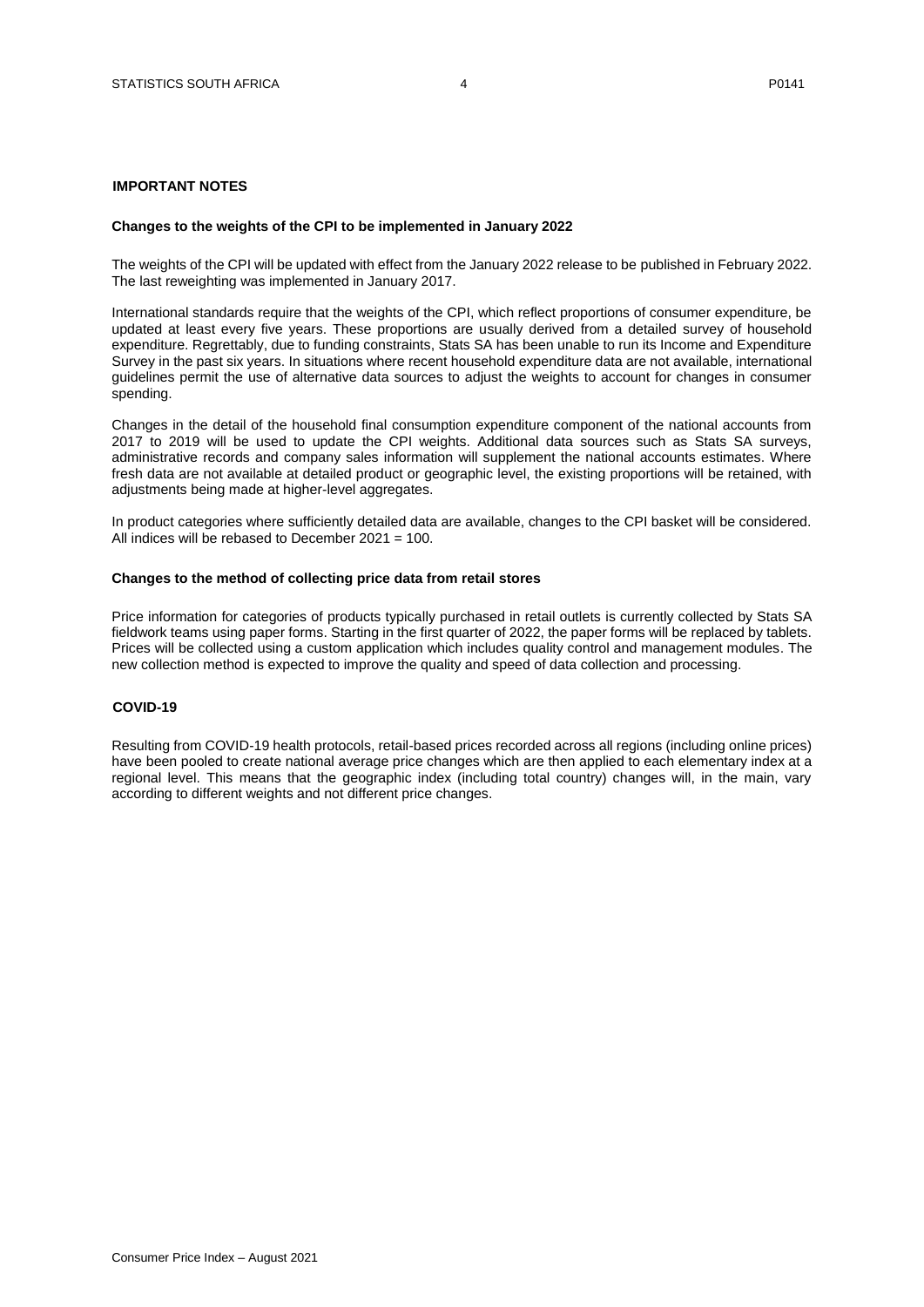# <span id="page-4-0"></span>**DETAILED RESULTS**

#### <span id="page-4-1"></span>**Table A - Consumer Price Index: Main indices**

Unless otherwise stated the table refers to all urban areas.

|                          |                                              |                      | Weight |                | Index (Dec 2016=100) |                |                 | Percentage change |
|--------------------------|----------------------------------------------|----------------------|--------|----------------|----------------------|----------------|-----------------|-------------------|
|                          | Group                                        |                      |        | Aug 2020       | <b>Jul 2021</b>      | Aug 2021       | Aug 2021        | Aug 2021          |
|                          |                                              |                      |        |                |                      |                | vs.             | VS.               |
|                          |                                              |                      |        |                |                      |                | <b>Jul 2021</b> | Aug 2020          |
| All items (CPI Headline) |                                              |                      | 100,00 | 116,6          | 121,8                | 122,3          | 0,4             | 4,9               |
|                          | CPI excluding food and NAB, fuel and energy  |                      | 74,43  | 116,0          | 119,3                | 119,6          | 0,3             | 3,1               |
| <b>Trimmed mean</b>      |                                              |                      |        | 116,0          | 120,2                | 120,7          | 0,4             | 4,1               |
| Analytical               | CPI for all goods                            |                      | 48,70  | 114,1          | 121,4                | 122,4          | 0,8             | 7,3               |
| series                   | CPI for durable goods                        |                      | 7,81   | 107,5          | 111,3                | 111,8          | 0,4             | 4,0               |
|                          | CPI for semi-durable goods                   |                      | 5,68   | 104,5          | 106,5                | 106,8          | 0,3             | 2,2               |
|                          | CPI for non-durable goods                    |                      | 35,21  | 117,7          | 126,9                | 128,1          | 0,9             | 8,8               |
|                          | <b>CPI for services</b>                      |                      | 51,30  | 119,0          | 122,2                | 122,3          | 0,1             | 2,8               |
|                          | CPI for administered prices                  | Total                | 16,17  | 124,1          | 134,9                | 136,9          | 1,5             | 10,3              |
|                          |                                              | Regulated            | 11,76  | 122,3          | 135,4                | 138,1          | 2,0             | 12,9              |
|                          |                                              | Not regulated        | 4,41   | 128,9          | 133,5                | 133,6          | 0,1             | 3,6               |
|                          | <b>CPI excluding administered</b>            |                      |        |                |                      |                |                 |                   |
|                          | prices                                       |                      | 83,83  | 115,1          | 119,3                | 119,6          | 0,3             | 3,9               |
|                          | CPI for administered prices                  |                      |        |                |                      |                |                 |                   |
|                          | excluding fuel and paraffin                  |                      | 11,54  | 126,5          | 135,0                | 135,2          | 0,1             | 6,9               |
|                          | CPI excluding food and NAB                   |                      | 82,76  | 116,8          | 121,5                | 122,1          | 0,5             | 4,5               |
|                          | <b>CPI excluding fuel</b>                    |                      | 95,42  | 116,5          | 121,2                | 121,4          | 0,2             | 4,2               |
|                          | CPI excluding food and NAB<br>and fuel       |                      | 78,18  | 116,7          | 120,7                | 121,0          | 0,2             | 3,7               |
|                          | <b>CPI excluding housing</b>                 |                      | 75,38  | 116,2          | 121,7                | 122,4          | 0,6             | 5,3               |
|                          | CPI excluding fuel and                       |                      |        |                |                      |                |                 |                   |
|                          | energy                                       |                      | 91,67  | 115,9          | 120,0                | 120,3          | 0,3             | 3,8               |
|                          | <b>CPI excluding energy</b>                  |                      | 96,25  | 116,0          | 120,7                | 121,3          | 0,5             | 4,6               |
|                          | <b>CPI excluding owners'</b>                 |                      |        |                |                      |                |                 |                   |
|                          | equivalent rent<br><b>CPI for pensioners</b> |                      | 86,68  | 117,3<br>117,3 | 123,2<br>122,3       | 123,8<br>122,9 | 0.5<br>0.5      | 5,5<br>4,8        |
| Geographic               | <b>CPI for total country</b>                 |                      | 100,00 | 116,2          | 121,5                | 122,1          | 0,5             | 5,1               |
| indices                  | CPI for rural areas                          |                      | 12,23  | 113,7          | 119,5                | 120,0          | 0,4             | 5,5               |
|                          | <b>CPI per province</b>                      | <b>Western Cape</b>  |        |                |                      |                | 0,5             | 5,2               |
|                          |                                              |                      | 17,25  | 119,1          | 124,7                | 125,3          |                 |                   |
|                          |                                              | <b>Eastern Cape</b>  | 8,04   | 115,5          | 121,0                | 121,4          | 0,3             | 5,1               |
|                          |                                              | <b>Northern Cape</b> | 1,93   | 115,1          | 120,7                | 121,3          | 0,5             | 5,4               |
|                          |                                              | <b>Free State</b>    | 5,93   | 115,5          | 120,8                | 121,2          | 0,3             | 4,9               |
|                          |                                              | KwaZulu-Natal        | 12,70  | 114,8          | 120,1                | 120,6          | 0,4             | 5,1               |
|                          |                                              | <b>North West</b>    | 5,31   | 113,9          | 120,0                | 120,4          | 0,3             | 5,7               |
|                          |                                              | Gauteng              | 36,25  | 116,5          | 121,5                | 122,1          | 0,5             | 4,8               |
|                          |                                              | Mpumalanga           | 6,89   | 114,5          | 119,5                | 120,0          | 0,4             | 4,8               |
|                          |                                              | Limpopo              | 5,70   | 115,3          | 120,7                | 121,2          | 0.4             | 5,1               |
| <b>Deciles</b>           | CPI per expenditure decile                   | $\mathbf{1}$         | 0,50   | 113,6          | 120,9                | 121,1          | 0,2             | 6,6               |
|                          |                                              | $\overline{2}$       | 1,13   | 113,8          | 120,6                | 120,9          | 0,2             | 6,2               |
|                          |                                              | $\mathbf 3$          | 1,89   | 113,6          | 119,6                | 119,8          | 0,2             | 5,5               |
|                          |                                              | 4                    | 2,81   | 113,7          | 119,0                | 119,3          | 0,3             | 4,9               |
|                          |                                              | $\overline{5}$       | 3,93   | 113,6          | 118,7                | 119,0          | 0,3             | 4,8               |
|                          |                                              | 6                    | 5,61   | 113,7          | 118,4                | 118,7          | 0,3             | 4,4               |
|                          |                                              | $\overline{7}$       | 7,91   | 114,6          | 119,4                | 119,9          | 0,4             | 4,6               |
|                          |                                              | 8                    | 11,30  | 115,4          | 120,5                | 121,0          | 0.4             | 4,9               |
|                          |                                              | 9                    | 16,35  | 117,4          | 122,8                | 123,4          | 0,5             | 5,1               |
|                          |                                              | 10                   | 48,57  | 117,8          | 123,0                | 123,7          | 0,6             | 5,0               |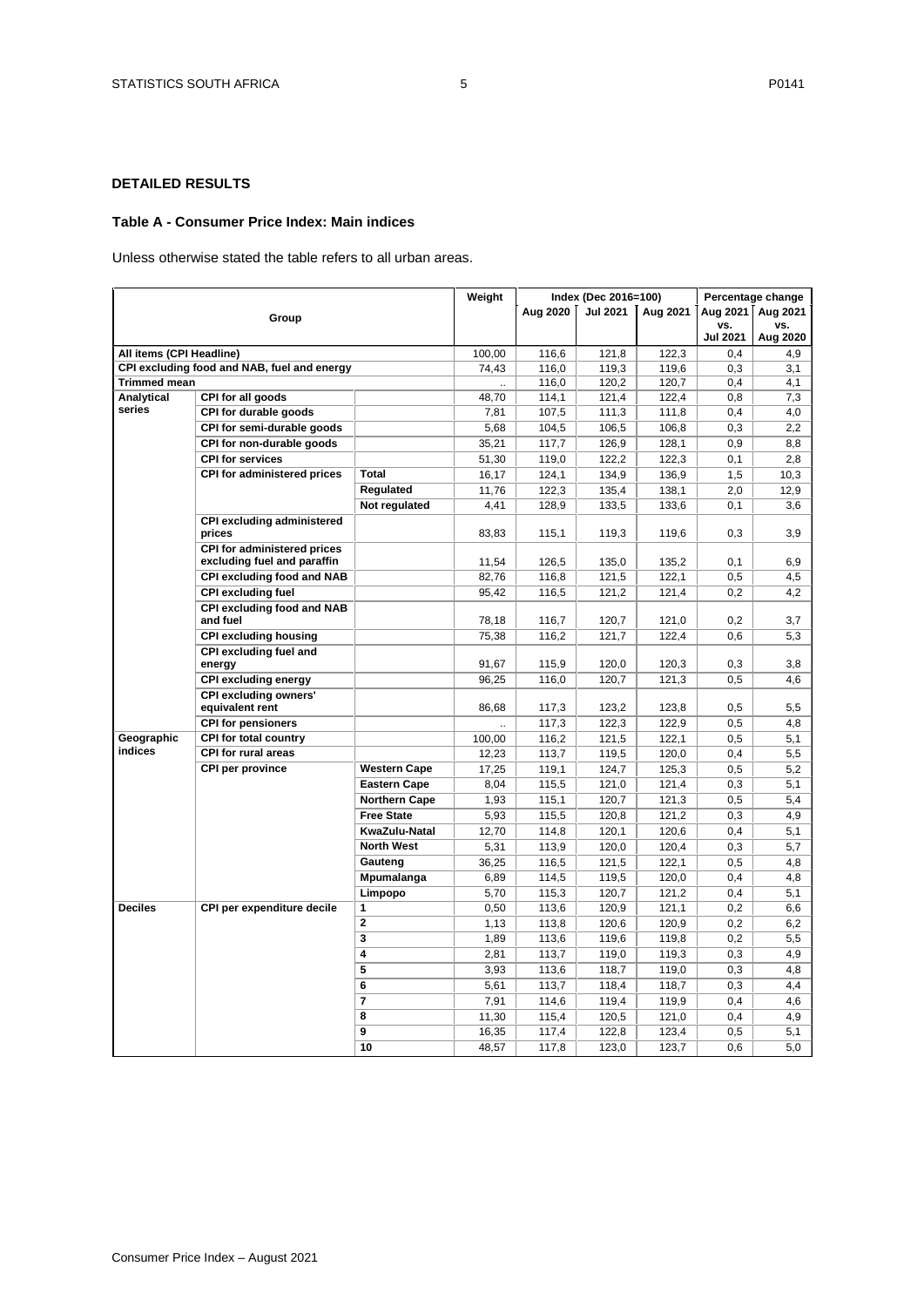## <span id="page-5-0"></span>**Table B - CPI headline**

# **Table B1 - CPI headline index numbers (Dec 2016=100)**

| Year | Jan   | Feb   | Mar   | Apr   | Mav   | Jun   | Jul   | Aug   | Sep       | Oct   | Nov   | Dec       | l Average <sup>1</sup> |
|------|-------|-------|-------|-------|-------|-------|-------|-------|-----------|-------|-------|-----------|------------------------|
| 2017 | 100.6 | 101.  | 102.3 | 102.4 | 102.  | 102.9 | 103,2 | 103.3 | 103.8     | 104.1 | 104.2 | 104.      | 103,0                  |
| 2018 | 105.0 | 105.8 | 106.2 | 107.0 | 107.2 | 107.6 | 108.5 | 108,4 | 108.9     | 109,4 | 109,6 | 109,4     | 107.8                  |
| 2019 | 109,2 | 110,1 | 111.0 | 11.7  | 112.0 | 112.4 | 12.8  | 113,1 | 113.4     | 113.4 | 113,5 | 113.8     | 112,2                  |
| 2020 | 114.1 | 115.2 | 115.6 | 15,0  | 114,3 | 114.9 | 116.4 | 116.6 | 116.8     | 117.1 | 117   | 117.3     | 115,9                  |
| 2021 | 17.7  | 118,5 | 119.3 | 120,1 | 120,2 | 120.5 | 121.8 | 122.3 | $\ddotsc$ |       |       | $\cdot$ . | $\cdot$ .              |

# **Table B2 - CPI headline year-on-year rates**

| Year | Jan | Feb | Mar      | Apr | May | Jun | Jul | Aug | Sep       | Oct       | Nov      | Dec                  | Average <sup>1</sup> |
|------|-----|-----|----------|-----|-----|-----|-----|-----|-----------|-----------|----------|----------------------|----------------------|
| 2017 | 6,6 | 6,3 | 6.1      | 5,3 | 5.4 | 5.1 | 4.6 | 4.8 | 5.        | 4.8       | 4.6      | 4.7                  | 5,3                  |
| 2018 | 4.4 | 4,0 | 3,8      | 4.5 | 4.4 | 4,6 | 5.1 | 4.9 | 4,9       | 5,1       | 5,2      | 4,5                  | 4.7                  |
| 2019 | 4,0 | 4.1 | 4.5      | 4.4 | 4,5 | 4,5 | 4.0 | 4.3 | 4. .      | 2 7<br>υ, | 3,6      | 4,0                  | 4.1                  |
| 2020 | 4.5 | 4,6 | -4<br>т. | 3.0 | 2.1 | 2.2 | 3.2 | 3,1 | 3.0       | 3.3       | 3,2      | 2 <sub>1</sub><br>J, | 3,3                  |
| 2021 | 3,2 | 2,9 | 3,2      | 4.4 | 5.2 | 4,9 | 4.6 | 4.9 | $\cdot$ . | $\cdots$  | $\cdots$ | $\cdots$             | $\cdot$ .            |

<sup>1</sup> Annual average.



# **Figure 1 - CPI headline index numbers and year-on-year rates**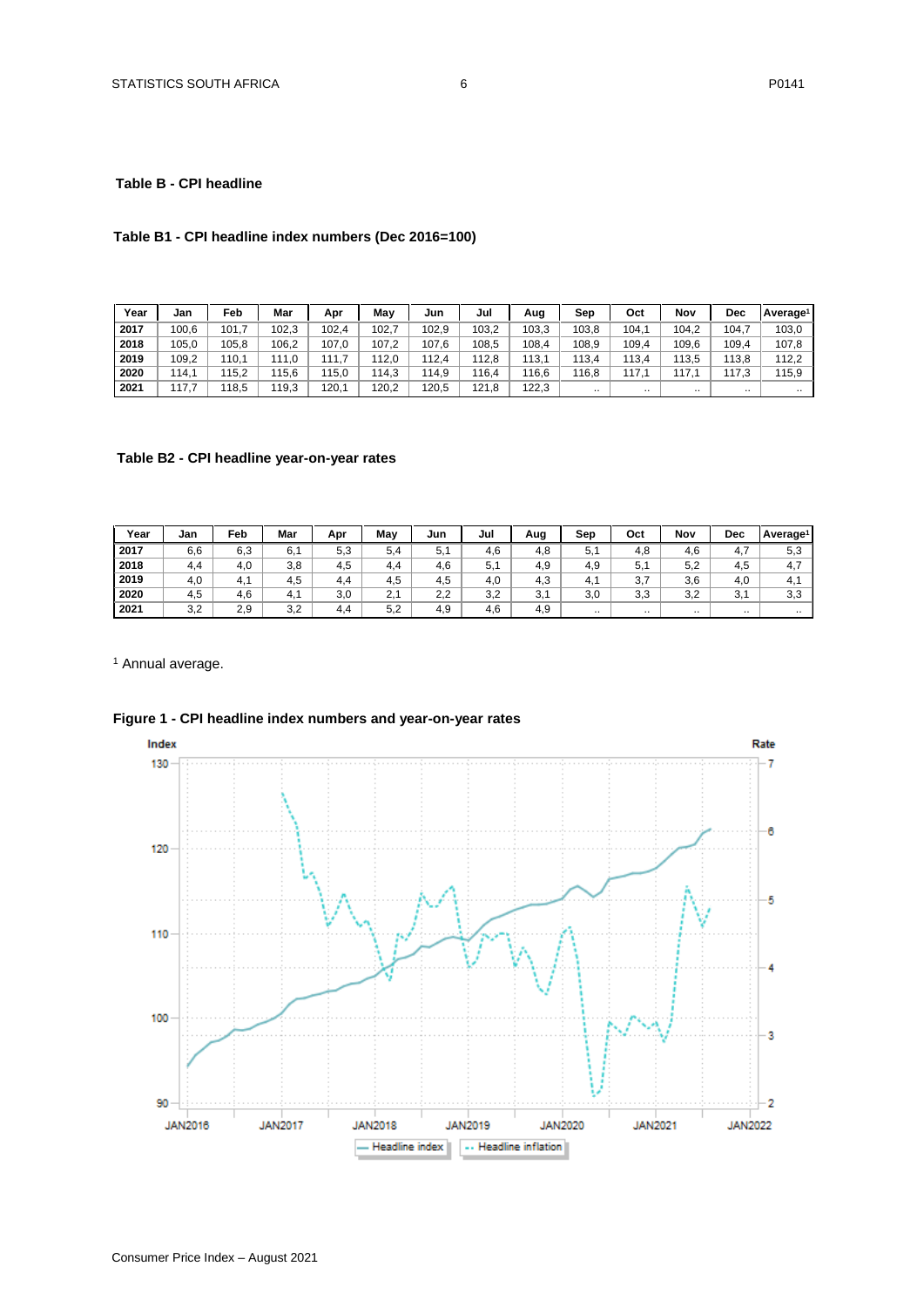# <span id="page-6-0"></span>**Table C - Contributions of the different groups to the annual percentage change in the CPI headline**

|                                        |                 | Contribution |
|----------------------------------------|-----------------|--------------|
| Group                                  | <b>Jul 2021</b> | Aug 2021     |
| Food and non-alcoholic beverages       | 1,1             | 1,2          |
| Alcoholic beverages and tobacco        | 0,3             | 0,3          |
| <b>Clothing and footwear</b>           | 0.1             | 0,1          |
| <b>Housing and utilities</b>           | 0.9             | 0,9          |
| <b>Household contents and services</b> | 0,1             | 0,1          |
| Health                                 | 0,1             | 0,1          |
| <b>Transport</b>                       | 1,1             | 1,4          |
| <b>Recreation and culture</b>          | 0,1             | 0,1          |
| <b>Education</b>                       | 0,1             | 0,1          |
| <b>Restaurants and hotels</b>          | 0,1             | 0,1          |
| Miscellaneous goods and services       | 0,7             | 0,7          |
| Residual                               | $-0.1$          | $-0,2$       |
| All Items                              | 4,6             | 4,9          |

# <span id="page-6-1"></span>**Table D - Contributions of the different groups to the monthly percentage change in the CPI headline**

|                                  | Contribution    |          |
|----------------------------------|-----------------|----------|
| Group                            | <b>Jul 2021</b> | Aug 2021 |
| Alcoholic beverages and tobacco  | 0,1             | 0,0      |
| <b>Housing and utilities</b>     | 0,7             | 0,0      |
| <b>Transport</b>                 | 0,1             | 0,3      |
| Miscellaneous goods and services | 0,1             | 0,0      |
| Residual                         | 0,1             | 0,1      |
| All Items                        | 1.1             | 0.4      |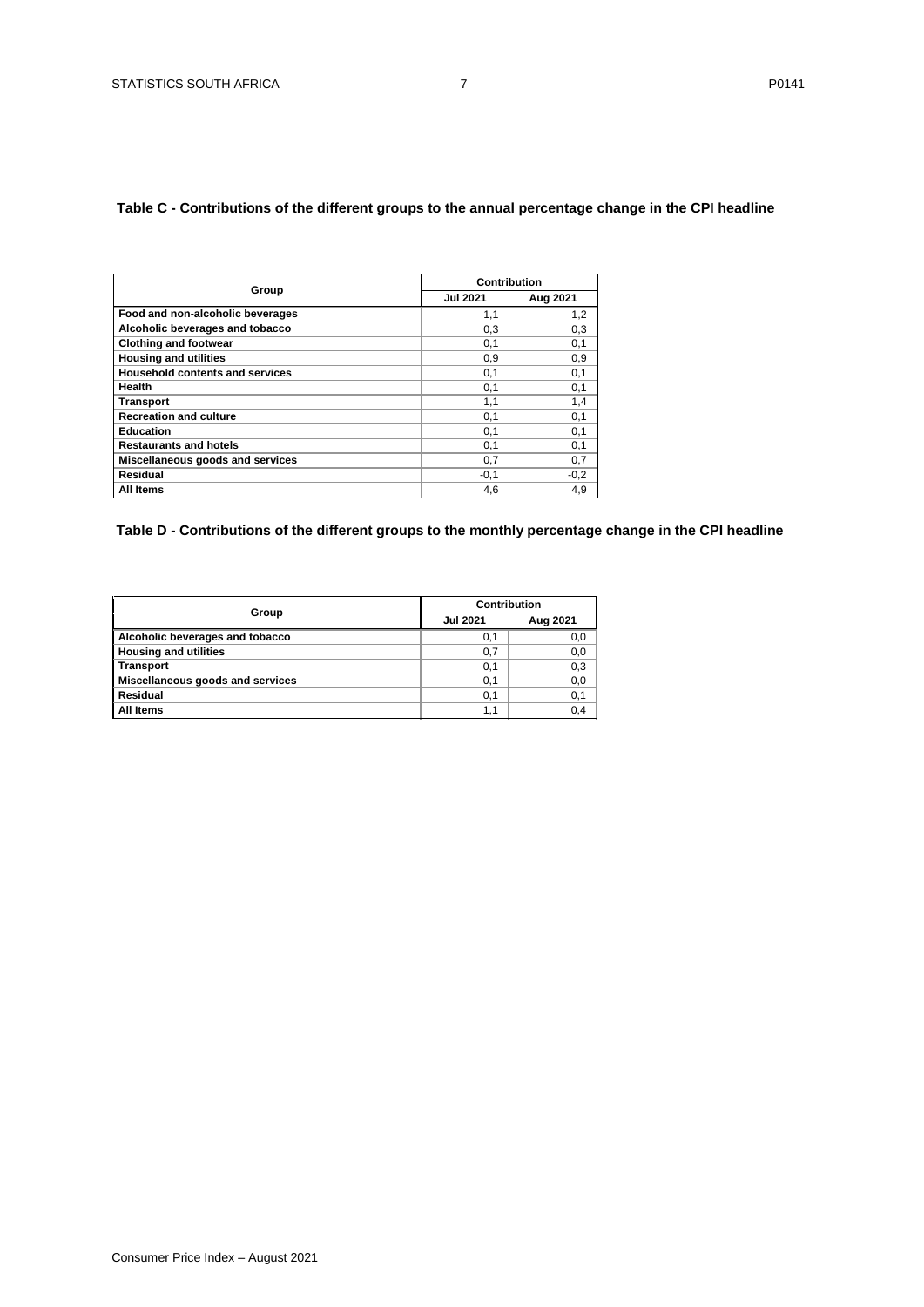# <span id="page-7-0"></span>**Table E - Consumer price indices for all urban areas**

|                             |                                              |                                   | Weight |          | Index (Dec 2016=100) |          |                 | Percentage change |
|-----------------------------|----------------------------------------------|-----------------------------------|--------|----------|----------------------|----------|-----------------|-------------------|
|                             | Group                                        |                                   |        | Aug 2020 | <b>Jul 2021</b>      | Aug 2021 | Aua 2021        | Aug 2021          |
|                             |                                              |                                   |        |          |                      |          | vs.             | vs.               |
|                             |                                              |                                   |        |          |                      |          | <b>Jul 2021</b> | Aug 2020          |
| All items (CPI<br>Headline) |                                              |                                   | 100,00 | 116.6    | 121.8                | 122,3    | 0.4             | 4.9               |
| Food and                    |                                              |                                   | 17,24  | 115,5    | 123,2                | 123,5    | 0,2             | 6,9               |
| non-                        | Food                                         |                                   | 15,48  | 115,1    | 123,1                | 123,6    | 0,4             | 7,4               |
| alcoholic                   |                                              | Processed                         | 8,67   | 115,8    | 122,6                | 123,0    | 0,3             | 6,2               |
| beverages                   |                                              | <b>Unprocessed</b>                | 6,81   | 114,6    | 123,5                | 124,0    | 0,4             | 8,2               |
|                             |                                              | <b>Bread and</b>                  |        |          |                      |          |                 |                   |
|                             |                                              | cereals                           | 3,21   | 106,0    | 110,2                | 109,7    | $-0,5$          | 3,5               |
|                             |                                              | <b>Meat</b>                       | 5,46   | 122,2    | 134,2                | 135,3    | 0,8             | 10,7              |
|                             |                                              | <b>Fish</b>                       | 0,40   | 120.7    | 126,6                | 128.0    | 1.1             | 6.0               |
|                             |                                              | Milk, eggs and                    |        |          |                      |          |                 |                   |
|                             |                                              | cheese                            | 2,57   | 115,4    | 122.4                | 121,7    | $-0.6$          | 5,5               |
|                             |                                              | Oils and fats                     | 0,45   | 108,7    | 131,8                | 131,8    | 0,0             | 21,3              |
|                             |                                              | <b>Fruit</b>                      | 0,34   | 103,4    | 100,4                | 101,1    | 0.7             | $-2,2$            |
|                             |                                              | <b>Vegetables</b>                 | 1,30   | 112,9    | 117,6                | 119,2    | 1,4             | 5,6               |
|                             |                                              | Sugar, sweets<br>and desserts     | 0,56   | 117,7    | 124,4                | 123,9    | $-0,4$          | 5,3               |
|                             |                                              | Other food                        | 1,19   | 111,3    | 115,8                | 116,9    | 0,9             | 5,0               |
|                             | Non-alcoholic beverages                      |                                   | 1,76   | 119,1    | 123,4                | 123,2    | $-0,2$          | 3,4               |
|                             |                                              | <b>Hot beverages</b>              | 0,65   | 115,4    | 121,1                | 119,8    | $-1,1$          | 3,8               |
|                             |                                              | Cold beverages                    | 1,11   | 121,2    | 124,8                | 125,2    | 0,3             | 3,3               |
| Alcoholic                   |                                              |                                   | 5,82   | 119,2    | 124,4                | 125,2    | 0,6             | 5,0               |
| beverages                   | <b>Alcoholic beverages</b>                   |                                   | 3,89   | 120,2    | 125,3                | 126,2    | 0,7             | 5,0               |
| and tobacco                 |                                              | <b>Spirits</b>                    | 0,86   | 120,5    | 124,9                | 124,9    | 0,0             | 3,7               |
|                             |                                              | Wine                              | 1,05   | 129,1    | 135,7                | 137,6    | 1,4             | 6,6               |
|                             |                                              | <b>Beer</b>                       | 1,98   | 115,4    | 120,0                | 120,8    | 0,7             | 4,7               |
|                             | <b>Tobacco</b>                               |                                   | 1,93   | 117,1    | 122,6                | 123,3    | 0,6             | 5,3               |
| <b>Clothing and</b>         |                                              |                                   | 3,83   | 105,5    | 107,2                | 107,6    | 0,4             | 2,0               |
| footwear                    | Clothing                                     |                                   | 2,71   | 106,4    | 107,9                | 108,2    | 0,3             | 1,7               |
|                             | Footwear                                     |                                   | 1,12   | 103,4    | 105,4                | 106,1    | 0,7             | 2,6               |
| <b>Housing and</b>          |                                              |                                   | 24,62  | 117,7    | 122,1                | 122,2    | 0,1             | 3,8               |
| utilities                   | <b>Actual rentals for housing</b>            |                                   | 3,52   | 113,2    | 114,2                | 114,2    | 0,0             | 0,9               |
|                             | Owners' equivalent rent                      |                                   | 13,32  | 111,5    | 112,6                | 112,6    | 0,0             | 1,0               |
|                             | <b>Maintenance and repair</b>                |                                   | 0,82   | 112,1    | 116,6                | 117,0    | 0,3             | 4,4               |
|                             | Water and other services                     |                                   | 3,16   | 135,3    | 141,0                | 141,1    | 0,1             | 4,3               |
|                             | <b>Electricity and other fuels</b>           |                                   | 3,80   | 130,5    | 148,3                | 148,7    | 0,3             | 13,9              |
| Household                   |                                              |                                   | 4,35   | 109,2    | 110,4                | 110,6    | 0,2             | 1,3               |
| contents and<br>services    | Furnishings, floor coverings<br>and textiles |                                   | 0,81   | 91,4     | 91,9                 | 91,3     | $-0,7$          | -0,1              |
|                             | Appliances, tableware and<br>equipment       |                                   | 0,73   | 100,1    | 100,0                | 100,8    | 0,8             | 0,7               |
|                             | <b>Supplies and services</b>                 |                                   | 2,81   | 116,7    | 118,6                | 118,8    | 0,2             | 1,8               |
|                             |                                              | <b>Domestic</b><br>workers' wages | 2,45   | 118,6    | 120,2                | 120,2    | 0,0             | 1,3               |
| Health                      |                                              |                                   | 1,40   | 121,5    | 125,7                | 125,7    | 0,0             | 3,5               |
|                             | <b>Medical products</b>                      |                                   | 0,53   | 116,4    | 120,8                | 120,8    | 0,0             | 3,8               |
|                             | <b>Medical services</b>                      |                                   | 0,87   | 124,9    | 129,1                | 129,1    | 0,0             | 3,4               |
|                             |                                              |                                   |        |          |                      |          |                 |                   |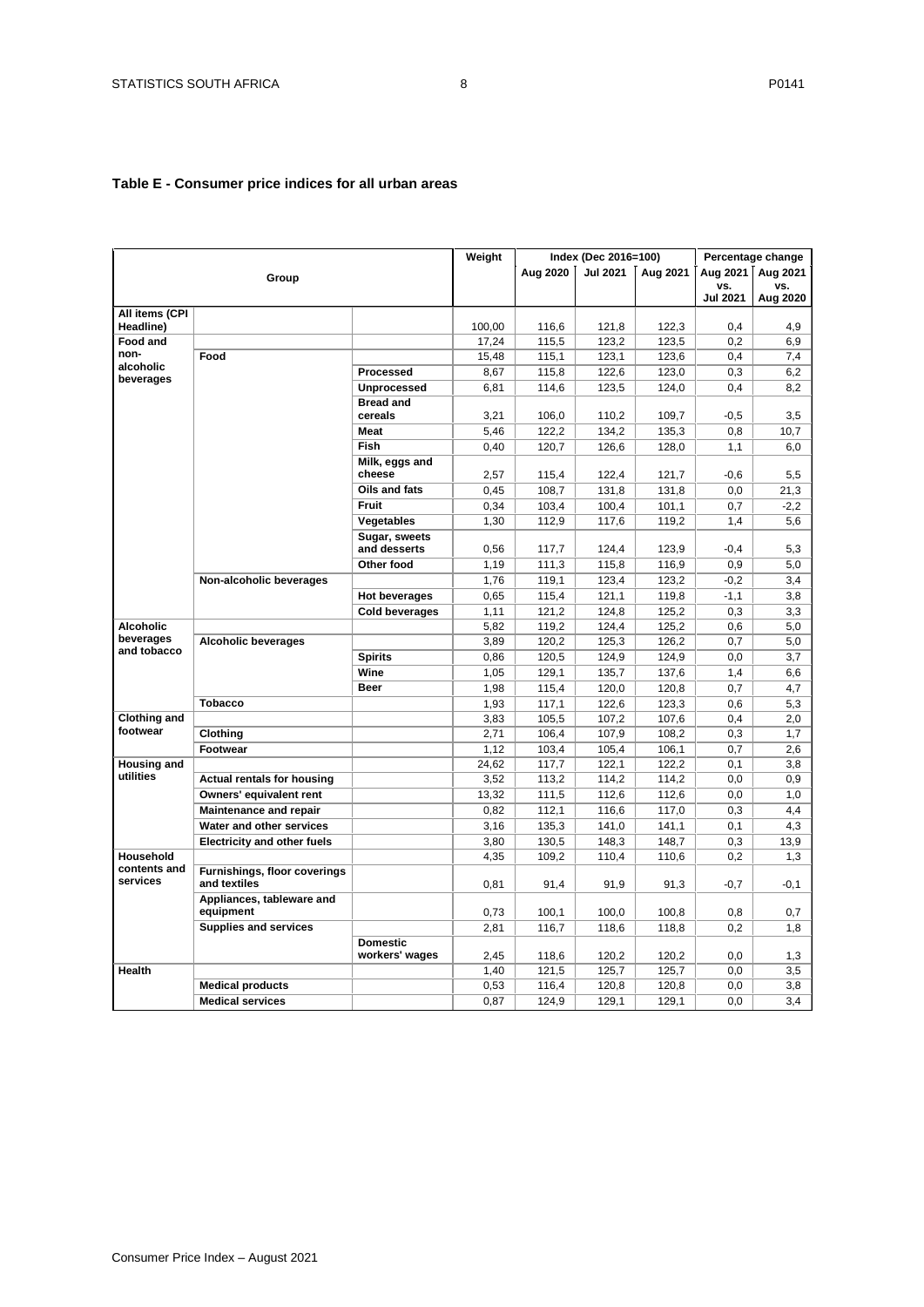# **Table E - Consumer price indices for all urban areas (concluded)**

|                                               |                                              |               | Weight |          | Index (Dec 2016=100) |          |                 | Percentage change |
|-----------------------------------------------|----------------------------------------------|---------------|--------|----------|----------------------|----------|-----------------|-------------------|
|                                               | Group                                        |               |        | Aug 2020 | <b>Jul 2021</b>      | Aug 2021 | Aug 2021        | Aug 2021          |
|                                               |                                              |               |        |          |                      |          | vs.             | VS.               |
|                                               |                                              |               |        |          |                      |          | <b>Jul 2021</b> | Aug 2020          |
| <b>Transport</b>                              |                                              |               | 14,28  | 115,1    | 123,8                | 126,5    | 2,2             | 9,9               |
|                                               | <b>Purchase of vehicles</b>                  |               | 6,12   | 113,3    | 118,6                | 119,3    | 0,6             | 5,3               |
|                                               | Private transport operation                  |               | 5,86   | 117,8    | 132,0                | 137,1    | 3,9             | 16.4              |
|                                               |                                              | Fuel          | 4,58   | 118,3    | 134,9                | 141,5    | 4,9             | 19,6              |
|                                               |                                              | Other running |        |          |                      |          |                 |                   |
|                                               |                                              | costs         | 1,28   | 115,7    | 121,5                | 121,4    | $-0,1$          | 4,9               |
|                                               | <b>Public transport</b>                      |               | 2,30   | 113,4    | 117,6                | 119,4    | 1,5             | 5,3               |
| Communication                                 |                                              |               | 2,63   | 99,6     | 99,2                 | 99,1     | $-0,1$          | $-0,5$            |
|                                               | Postal services and                          |               |        |          |                      |          |                 |                   |
|                                               | telecommunication services                   |               | 2,43   | 102,2    | 102,2                | 102,2    | 0,0             | 0,0               |
|                                               | Telecommunication                            |               |        |          |                      |          |                 |                   |
| <b>Recreation and</b>                         | equipment                                    |               | 0,20   | 69.3     | 63.0                 | 62.4     | $-1.0$          | $-10.0$           |
| culture                                       |                                              |               | 5,16   | 103,5    | 105,2                | 105,5    | 0,3             | 1,9               |
|                                               | <b>Recreational equipment</b>                |               | 1,25   | 96,4     | 99,3                 | 99,8     | 0,5             | 3,5               |
|                                               | <b>Recreational and cultural</b><br>services |               | 3,10   | 103.4    | 104.2                | 104,3    | 0,1             | 0.9               |
|                                               | Books, newspapers and                        |               |        |          |                      |          |                 |                   |
|                                               | stationery                                   |               | 0,64   | 120,9    | 126,5                | 127,2    | 0,6             | 5,2               |
|                                               | Package holidays                             |               | 0,17   | 92.4     | 87.9                 | 88.6     | 0,8             | $-4,1$            |
| Education                                     |                                              |               | 2,53   | 129,6    | 134,9                | 134,9    | 0,0             | 4,1               |
|                                               | Primary and secondary                        |               | 1,54   | 133,1    | 137,6                | 137,6    | 0,0             | 3,4               |
|                                               | Tertiary                                     |               | 0,99   | 124.3    | 130.7                | 130,7    | 0,0             | 5,1               |
| <b>Restaurants</b>                            |                                              |               | 3,09   | 109,5    | 112,1                | 112,5    | 0,4             | 2,7               |
| and hotels                                    | <b>Restaurants</b>                           |               | 1,98   | 116,9    | 121,6                | 122,0    | 0,3             | 4,4               |
|                                               | <b>Hotels</b>                                |               | 1,11   | 95,5     | 94,1                 | 94,1     | 0,0             | $-1,5$            |
| <b>Miscellaneous</b><br>goods and<br>services |                                              |               | 15,05  | 127,4    | 132,8                | 132,8    | 0,0             | 4,2               |
|                                               | Personal care                                |               | 2,12   | 107,2    | 109,7                | 109.7    | 0,0             | 2,3               |
|                                               | Insurance                                    |               | 10,06  | 132,9    | 139,5                | 139,5    | 0,0             | 5,0               |
|                                               | <b>Financial services</b>                    |               | 1,53   | 125,0    | 130,9                | 130,9    | 0,0             | 4,7               |
|                                               | Other goods and services                     |               | 1,34   | 120.6    | 121,3                | 121,3    | 0,0             | 0.6               |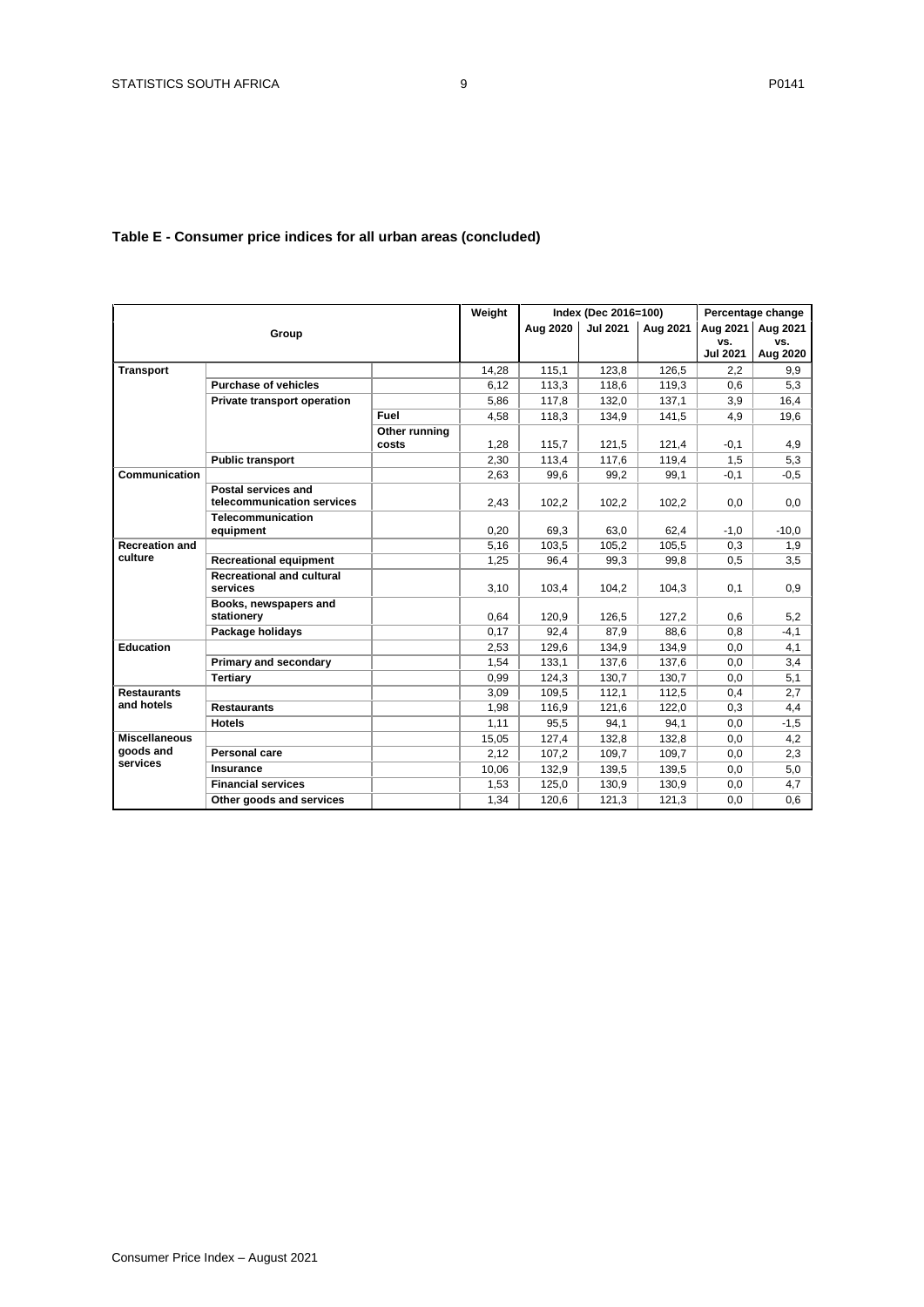# <span id="page-9-0"></span>**Table F - Survey schedule for non-monthly surveys**

| Quarterly                                                          |                                                                                                                                      |  |  |  |  |  |
|--------------------------------------------------------------------|--------------------------------------------------------------------------------------------------------------------------------------|--|--|--|--|--|
| January, April, July, October                                      | Gymnasium fees (Recreation and culture)<br>Funeral<br>expenses, funeral<br>policies,<br>maintenance<br>gravestone<br>(Miscellaneous) |  |  |  |  |  |
|                                                                    | Private-sector hospitals (Health)                                                                                                    |  |  |  |  |  |
| February, May, August, November                                    | Rugby tickets (Recreation and culture)                                                                                               |  |  |  |  |  |
|                                                                    | Cricket tickets (Recreation and culture)                                                                                             |  |  |  |  |  |
|                                                                    | Actual rentals for housing, owners' equivalent rent (Housing and<br>utilities)                                                       |  |  |  |  |  |
| March, June, September, December                                   | Domestic workers' wages (Household contents and services)                                                                            |  |  |  |  |  |
|                                                                    | Taxi fares, train fares (Transport)                                                                                                  |  |  |  |  |  |
|                                                                    | Motor vehicle insurance (Miscellaneous)                                                                                              |  |  |  |  |  |
| <b>Biannual</b>                                                    |                                                                                                                                      |  |  |  |  |  |
| January, July                                                      | Building insurance, household content insurance (Miscellaneous)                                                                      |  |  |  |  |  |
| February, April                                                    | Medical aid (Miscellaneous)                                                                                                          |  |  |  |  |  |
| April, October                                                     | Television licences (Recreation and culture)                                                                                         |  |  |  |  |  |
| May, November                                                      | Electricians, plumbers (Housing and utilities)                                                                                       |  |  |  |  |  |
| July, August                                                       | Municipal charges for water, property rates and electricity (Housing and<br>utilities)                                               |  |  |  |  |  |
| <b>Annual</b>                                                      |                                                                                                                                      |  |  |  |  |  |
|                                                                    | Post box rental (Communication)                                                                                                      |  |  |  |  |  |
| January                                                            | Lotto tickets (Recreation and culture)                                                                                               |  |  |  |  |  |
| February                                                           | Private-sector doctors and dentists (Health)                                                                                         |  |  |  |  |  |
|                                                                    | School and university tuition fees (Education)                                                                                       |  |  |  |  |  |
| March                                                              | Toll fees (Transport)                                                                                                                |  |  |  |  |  |
|                                                                    | University boarding fees (Restaurants and hotels)                                                                                    |  |  |  |  |  |
|                                                                    | Crèche fees (Miscellaneous)                                                                                                          |  |  |  |  |  |
|                                                                    | Public-sector hospitals and doctors (Health)                                                                                         |  |  |  |  |  |
| April                                                              | Stamps (Communication)                                                                                                               |  |  |  |  |  |
| Other                                                              |                                                                                                                                      |  |  |  |  |  |
| January, March, April, June, July, September,<br>October, December | Local bus fares (Transport)                                                                                                          |  |  |  |  |  |

Additional surveys are conducted for these items when Stats SA is aware of significant price changes outside regular survey months.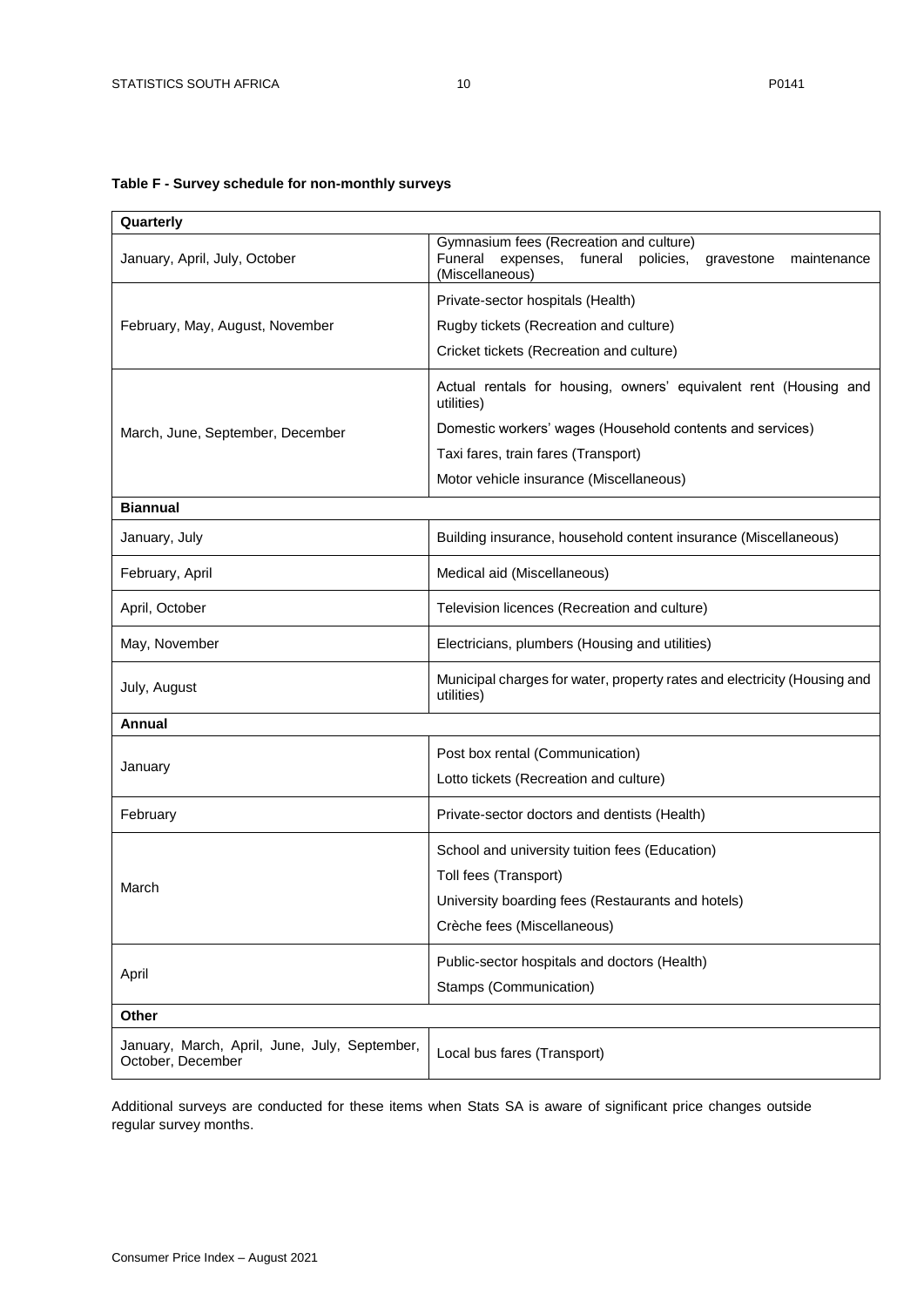# <span id="page-10-0"></span>**GLOSSARY**

A complete set of definitions is available in the methods and sources document on the Stats SA website [http://www.statssa.gov.za/?page\\_id=2528](http://www.statssa.gov.za/?page_id=2528)

| <b>Annual inflation rate</b>        | The annual inflation rate is the change in the index of the relevant month of<br>the current year compared with the index of the same month in the previous<br>year expressed as a percentage.                                                                                                                                                                                                                                                                                                                                                                                                                            |
|-------------------------------------|---------------------------------------------------------------------------------------------------------------------------------------------------------------------------------------------------------------------------------------------------------------------------------------------------------------------------------------------------------------------------------------------------------------------------------------------------------------------------------------------------------------------------------------------------------------------------------------------------------------------------|
| Annual percentage change            | The annual percentage change is the change in the index of the relevant<br>month of the current year compared with the index of the same month in the<br>previous year expressed as a percentage.                                                                                                                                                                                                                                                                                                                                                                                                                         |
| Average annual inflation rate       | The average annual inflation rate is the change in the average index of one<br>year compared with the average index of the previous year expressed as a<br>percentage.                                                                                                                                                                                                                                                                                                                                                                                                                                                    |
| Average annual percentage<br>change | The average annual percentage change is the change in the average index<br>of one year compared with the average index of the previous year expressed<br>as a percentage.                                                                                                                                                                                                                                                                                                                                                                                                                                                 |
| <b>CPI for administered prices</b>  | An administered price is defined as the price of a product which is set<br>consciously by an individual producer or group of producers and/or any price<br>which can be determined or influenced by government, either directly or<br>through a government agency/institution without reference to market forces.<br>Products and services included are assessment rates, water, electricity,<br>paraffin, petrol, diesel, public transport - trains, motor licences, motor<br>registration, telephone fees, cell calls, television licence, school fees,<br>university/technicons/colleges and university boarding fees. |
| <b>CPI for regulated prices</b>     | Regulated prices are those administered prices that are monitored and<br>controlled by government policy. To this end, price regulation does not<br>necessarily imply the presence of an economic regulator, but the restriction<br>on the extent to which prices may vary, depending on government's policy<br>objective. Products and services included are water, electricity, paraffin,<br>petrol, diesel, telephone fees and cell calls.                                                                                                                                                                             |
| CPI per expenditure decile          | Decile 1 - up to R17 721;<br>Decile 2 - R 17 722 up to R 29 475;<br>Decile 3 - R 29 476 up to R 42 582;<br>Decile 4 - R 42 583 up to R 56 909;<br>Decile 5 - R 56 910 up to R 73 813;<br>Decile 6 - R 73 814 up to R 94 884;<br>Decile 7 - R 94 885 up to R 124 227;<br>Decile 8 - R 124 228 up to R 173 022;<br>Decile 9 - R 173 023 up to R 269 902; and<br>Decile 10 - R 269 903 and more.                                                                                                                                                                                                                             |
| <b>Inflation rate</b>               | The inflation rate is the change in the CPI for all items of the relevant month<br>of the current year compared with the CPI for all items of the same month in<br>the previous year expressed as a percentage.                                                                                                                                                                                                                                                                                                                                                                                                           |
| Monthly percentage change           | The monthly percentage change is the change in the index of the relevant<br>month compared with the index of the previous month expressed as a<br>percentage.                                                                                                                                                                                                                                                                                                                                                                                                                                                             |
| <b>Rural CPI</b>                    | The rural CPI is compiled using data from rural and urban areas in<br>accordance with the purchasing patterns of rural residents.                                                                                                                                                                                                                                                                                                                                                                                                                                                                                         |